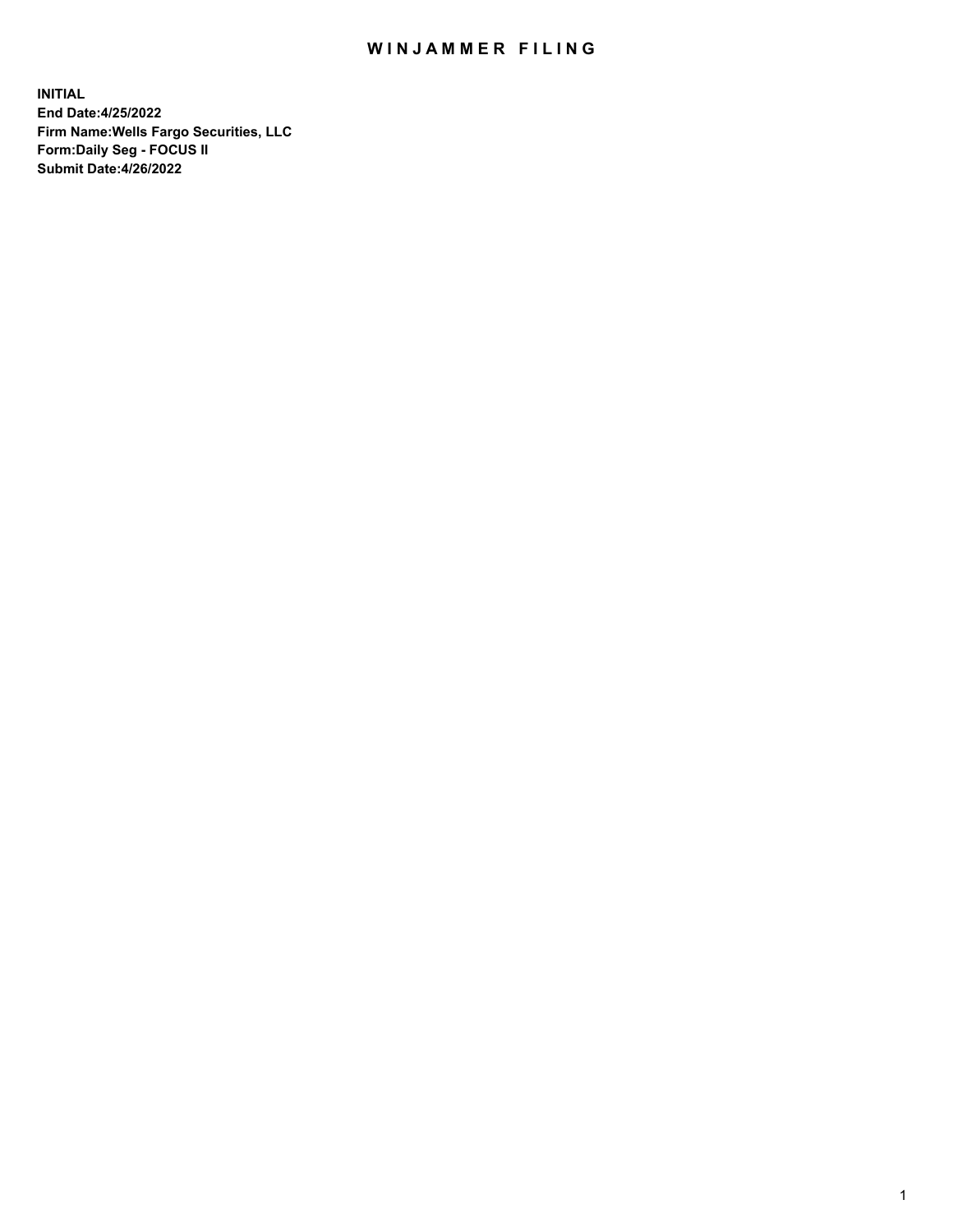**INITIAL End Date:4/25/2022 Firm Name:Wells Fargo Securities, LLC Form:Daily Seg - FOCUS II Submit Date:4/26/2022 Daily Segregation - Cover Page**

| Name of Company                                                                                                                                                                                                                                                                                                                | <b>Wells Fargo Securities LLC</b>                          |
|--------------------------------------------------------------------------------------------------------------------------------------------------------------------------------------------------------------------------------------------------------------------------------------------------------------------------------|------------------------------------------------------------|
| <b>Contact Name</b>                                                                                                                                                                                                                                                                                                            | <b>James Gnall</b>                                         |
| <b>Contact Phone Number</b>                                                                                                                                                                                                                                                                                                    | 917-699-6822                                               |
| <b>Contact Email Address</b>                                                                                                                                                                                                                                                                                                   | james.w.gnall@wellsfargo.com                               |
| FCM's Customer Segregated Funds Residual Interest Target (choose one):<br>a. Minimum dollar amount: ; or<br>b. Minimum percentage of customer segregated funds required:% ; or<br>c. Dollar amount range between: and; or<br>d. Percentage range of customer segregated funds required between:% and%.                         | 105,000,000<br><u>0</u><br>0 <sub>0</sub><br>00            |
| FCM's Customer Secured Amount Funds Residual Interest Target (choose one):<br>a. Minimum dollar amount: ; or<br>b. Minimum percentage of customer secured funds required:%; or<br>c. Dollar amount range between: and; or<br>d. Percentage range of customer secured funds required between:% and%.                            | 30,000,000<br><u>0</u><br>0 <sub>0</sub><br>0 <sub>0</sub> |
| FCM's Cleared Swaps Customer Collateral Residual Interest Target (choose one):<br>a. Minimum dollar amount: ; or<br>b. Minimum percentage of cleared swaps customer collateral required:% ; or<br>c. Dollar amount range between: and; or<br>d. Percentage range of cleared swaps customer collateral required between:% and%. | 355,000,000<br><u>0</u><br>00<br>00                        |

Attach supporting documents CH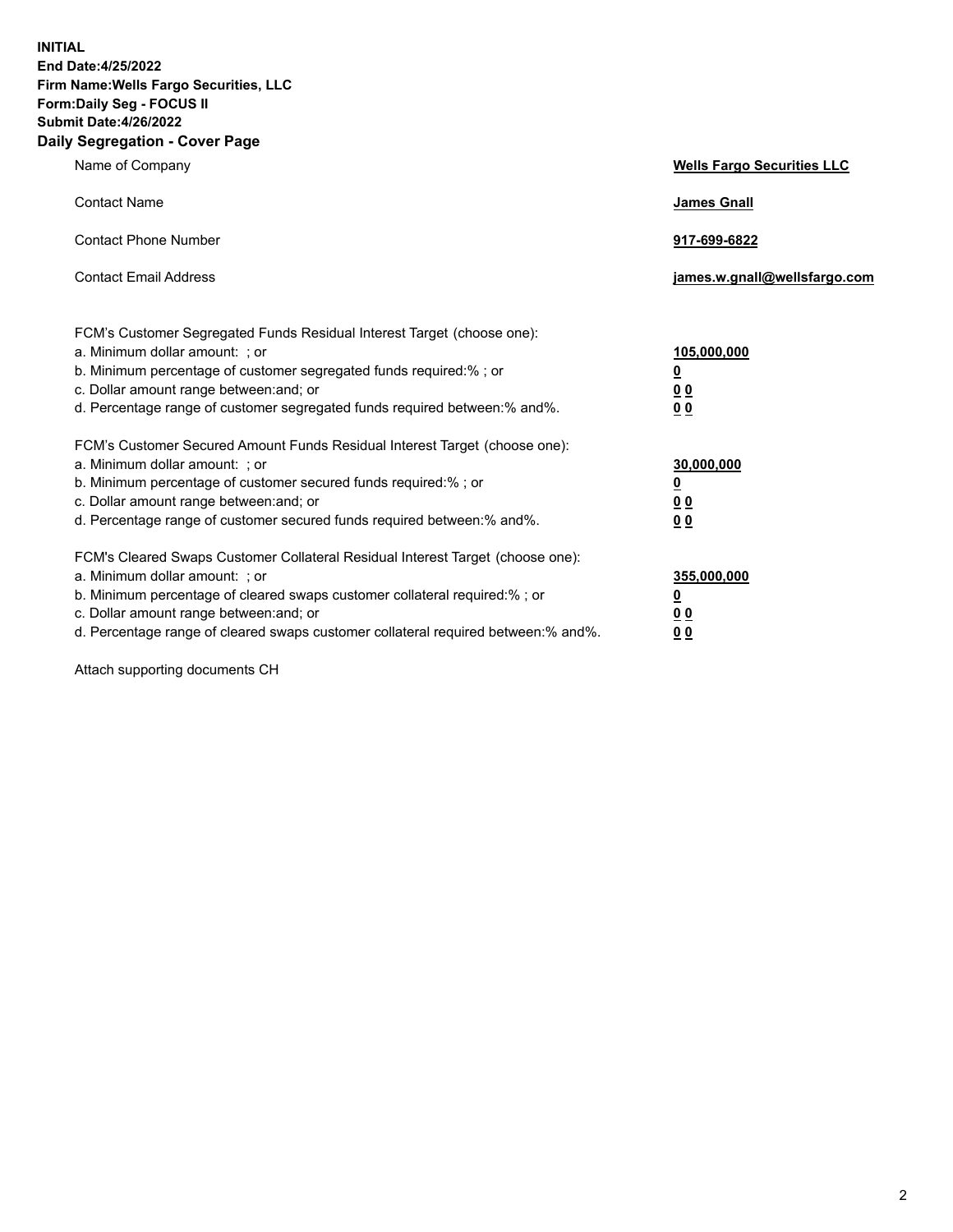**INITIAL End Date:4/25/2022 Firm Name:Wells Fargo Securities, LLC Form:Daily Seg - FOCUS II Submit Date:4/26/2022 Daily Segregation - Secured Amounts** Foreign Futures and Foreign Options Secured Amounts Amount required to be set aside pursuant to law, rule or regulation of a foreign government or a rule of a self-regulatory organization authorized thereunder 1. Net ledger balance - Foreign Futures and Foreign Option Trading - All Customers A. Cash **699,927,355** [7315] B. Securities (at market) **380,382,840** [7317] 2. Net unrealized profit (loss) in open futures contracts traded on a foreign board of trade **-267,297,968** [7325] 3. Exchange traded options a. Market value of open option contracts purchased on a foreign board of trade **20** [7335] b. Market value of open contracts granted (sold) on a foreign board of trade **0** [7337]

- 4. Net equity (deficit) (add lines 1. 2. and 3.) **813,012,247** [7345]
- 5. Account liquidating to a deficit and account with a debit balances gross amount **51,218,877** [7351] Less: amount offset by customer owned securities **-50,827,340** [7352] **391,537** [7354]
- 6. Amount required to be set aside as the secured amount Net Liquidating Equity Method (add lines 4 and 5)
- 7. Greater of amount required to be set aside pursuant to foreign jurisdiction (above) or line 6.

## FUNDS DEPOSITED IN SEPARATE REGULATION 30.7 ACCOUNTS

1. Cash in banks

- A. Banks located in the United States **166,448,822** [7500]
- B. Other banks qualified under Regulation 30.7 **24,495,901** [7520] **190,944,723**

2. Securities

- A. In safekeeping with banks located in the United States **496,988,841** [7540]
- B. In safekeeping with other banks qualified under Regulation 30.7 **0** [7560] **496,988,841** [7570]
- 3. Equities with registered futures commission merchants
	-
	-
	- C. Unrealized gain (loss) on open futures contracts **90,787,841** [7600]
	- D. Value of long option contracts **20** [7610]
	- E. Value of short option contracts **0** [7615] **96,868,324** [7620]
- 4. Amounts held by clearing organizations of foreign boards of trade

## A. Cash **0** [7640]

- B. Securities **0** [7650]
- C. Amount due to (from) clearing organization daily variation **0** [7660]
- D. Value of long option contracts **0** [7670]
- E. Value of short option contracts **0** [7675] **0** [7680]
- 5. Amounts held by members of foreign boards of trade
	-
	- B. Securities **0** [7710]
	- C. Unrealized gain (loss) on open futures contracts **-290,668,279** [7720]
	- D. Value of long option contracts **0** [7730]
	- E. Value of short option contracts **0** [7735] **156,493,580** [7740]
- 6. Amounts with other depositories designated by a foreign board of trade **0** [7760]
- 7. Segregated funds on hand **0** [7765]
- 8. Total funds in separate section 30.7 accounts **941,295,468** [7770]
- 9. Excess (deficiency) Set Aside for Secured Amount (subtract line 7 Secured Statement Page 1 from Line 8)
- 10. Management Target Amount for Excess funds in separate section 30.7 accounts **30,000,000** [7780]
- 11. Excess (deficiency) funds in separate 30.7 accounts over (under) Management Target **97,891,684** [7785]

**0** [7305]

**813,403,784** [7355]

## **813,403,784** [7360]

[7530]

 A. Cash **-57,313,536** [7580] B. Securities **63,393,999** [7590]

 A. Cash **447,161,859** [7700] **127,891,684** [7380]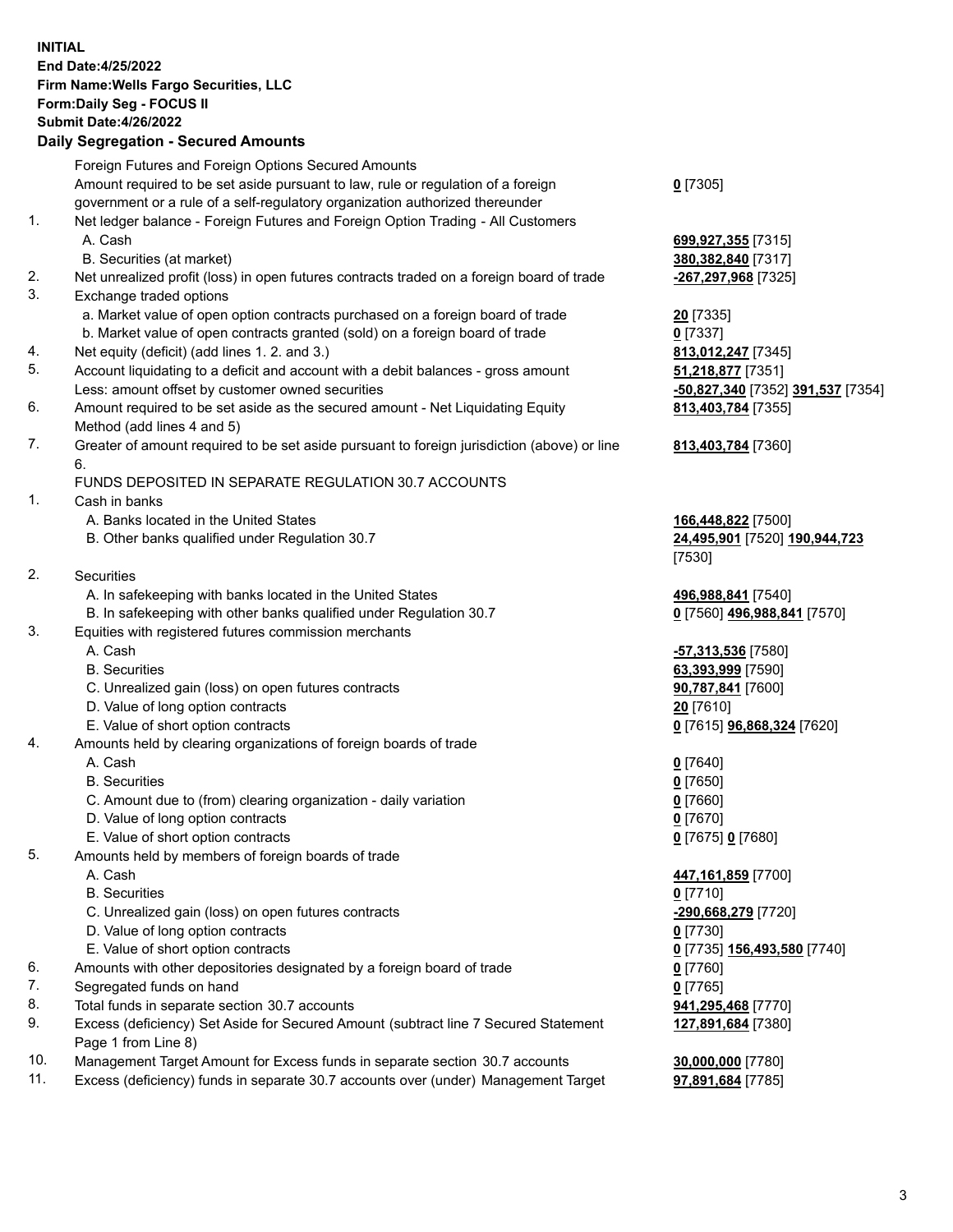**INITIAL End Date:4/25/2022 Firm Name:Wells Fargo Securities, LLC Form:Daily Seg - FOCUS II Submit Date:4/26/2022 Daily Segregation - Segregation Statement** SEGREGATION REQUIREMENTS(Section 4d(2) of the CEAct) 1. Net ledger balance A. Cash **2,184,976,911** [7010] B. Securities (at market) **1,881,490,637** [7020] 2. Net unrealized profit (loss) in open futures contracts traded on a contract market **1,153,681,438** [7030] 3. Exchange traded options A. Add market value of open option contracts purchased on a contract market **4,876,212,389** [7032] B. Deduct market value of open option contracts granted (sold) on a contract market **-4,848,119,326** [7033] 4. Net equity (deficit) (add lines 1, 2 and 3) **5,248,242,049** [7040] 5. Accounts liquidating to a deficit and accounts with debit balances - gross amount **209,823,387** [7045] Less: amount offset by customer securities **-209,823,374** [7047] **13** [7050] 6. Amount required to be segregated (add lines 4 and 5) **5,248,242,062** [7060] FUNDS IN SEGREGATED ACCOUNTS 7. Deposited in segregated funds bank accounts A. Cash **59,932,486** [7070] B. Securities representing investments of customers' funds (at market) **775,884,076** [7080] C. Securities held for particular customers or option customers in lieu of cash (at market) **239,570,211** [7090] 8. Margins on deposit with derivatives clearing organizations of contract markets A. Cash **2,830,628,733** [7100] B. Securities representing investments of customers' funds (at market) **123,953,775** [7110] C. Securities held for particular customers or option customers in lieu of cash (at market) **1,641,920,426** [7120] 9. Net settlement from (to) derivatives clearing organizations of contract markets **51,733,606** [7130] 10. Exchange traded options A. Value of open long option contracts **4,876,212,389** [7132] B. Value of open short option contracts **-4,848,119,326** [7133] 11. Net equities with other FCMs A. Net liquidating equity **0** [7140] B. Securities representing investments of customers' funds (at market) **0** [7160] C. Securities held for particular customers or option customers in lieu of cash (at market) **0** [7170] 12. Segregated funds on hand **0** [7150] 13. Total amount in segregation (add lines 7 through 12) **5,751,716,376** [7180] 14. Excess (deficiency) funds in segregation (subtract line 6 from line 13) **503,474,314** [7190] 15. Management Target Amount for Excess funds in segregation **105,000,000** [7194] 16. Excess (deficiency) funds in segregation over (under) Management Target Amount Excess **398,474,314** [7198]